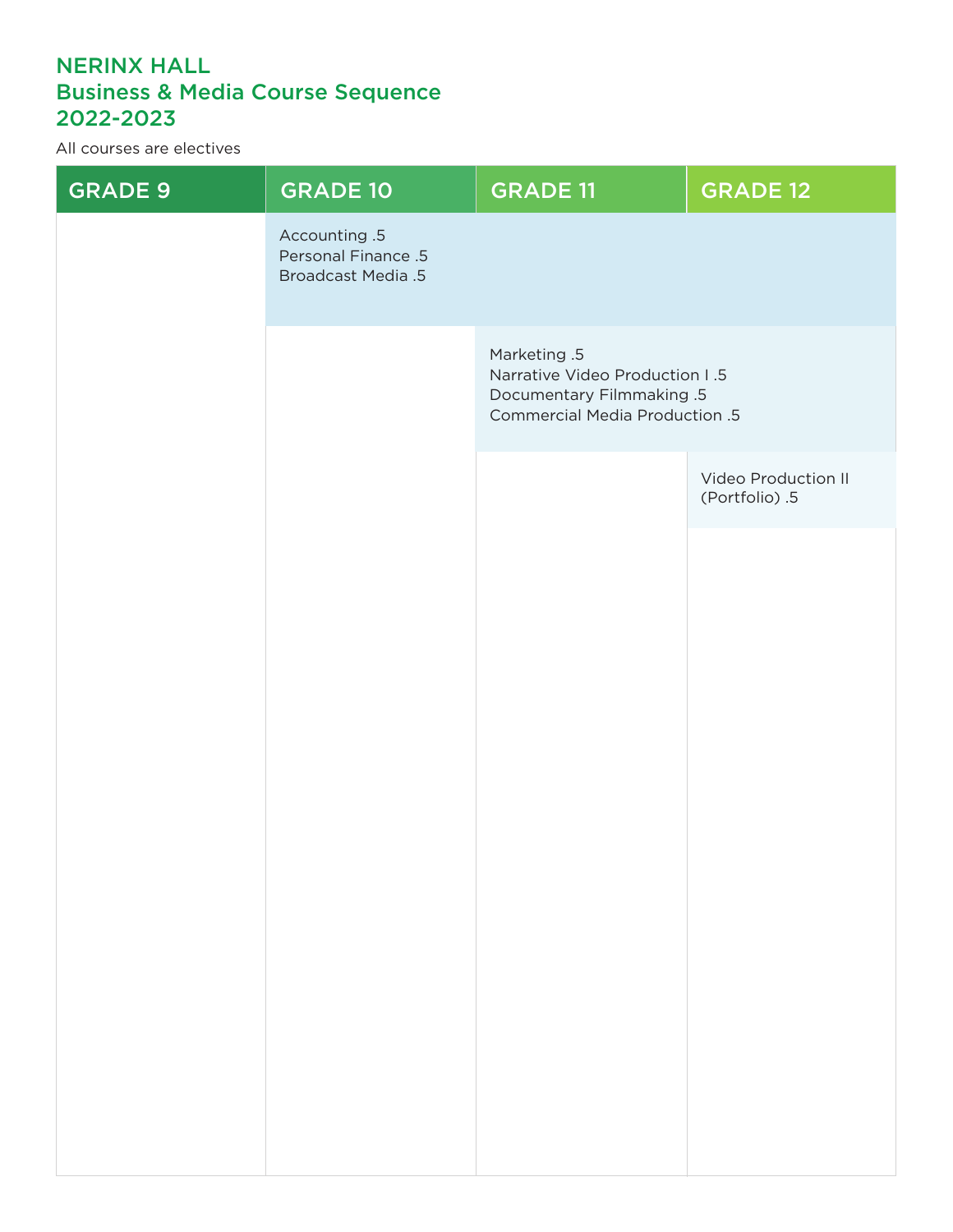## NERINX HALL Computer Science Course Sequence 2022-2023

One credit required; both Introduction to Computer Science and one elective are required

| <b>GRADE 9</b>      | <b>GRADE 10</b>                                          | <b>GRADE 11</b>                                            | <b>GRADE 12</b> |  |
|---------------------|----------------------------------------------------------|------------------------------------------------------------|-----------------|--|
| Introduction to     | <b>ELECTIVES</b>                                         |                                                            |                 |  |
| Computer Science .5 | Artificial Intelligence <sup>+</sup> .5                  |                                                            |                 |  |
|                     | Cybersecurity <sup>+</sup> .5                            |                                                            |                 |  |
|                     | Game Programming and Virtual Reality <sup>+</sup> .5     |                                                            |                 |  |
|                     | Introduction to Robotics and Engineering <sup>+</sup> .5 |                                                            |                 |  |
|                     | Advanced Robotics and Engineering <sup>+</sup> .5        |                                                            |                 |  |
|                     | AP Computer Science Principles 1.0                       |                                                            |                 |  |
|                     |                                                          |                                                            |                 |  |
|                     |                                                          | + Grade 9 may take these courses with department approval. |                 |  |
|                     |                                                          |                                                            |                 |  |
|                     |                                                          |                                                            |                 |  |
|                     |                                                          |                                                            |                 |  |
|                     |                                                          |                                                            |                 |  |
|                     |                                                          |                                                            |                 |  |
|                     |                                                          |                                                            |                 |  |
|                     |                                                          |                                                            |                 |  |
|                     |                                                          |                                                            |                 |  |
|                     |                                                          |                                                            |                 |  |
|                     |                                                          |                                                            |                 |  |
|                     |                                                          |                                                            |                 |  |
|                     |                                                          |                                                            |                 |  |
|                     |                                                          |                                                            |                 |  |
|                     |                                                          |                                                            |                 |  |
|                     |                                                          |                                                            |                 |  |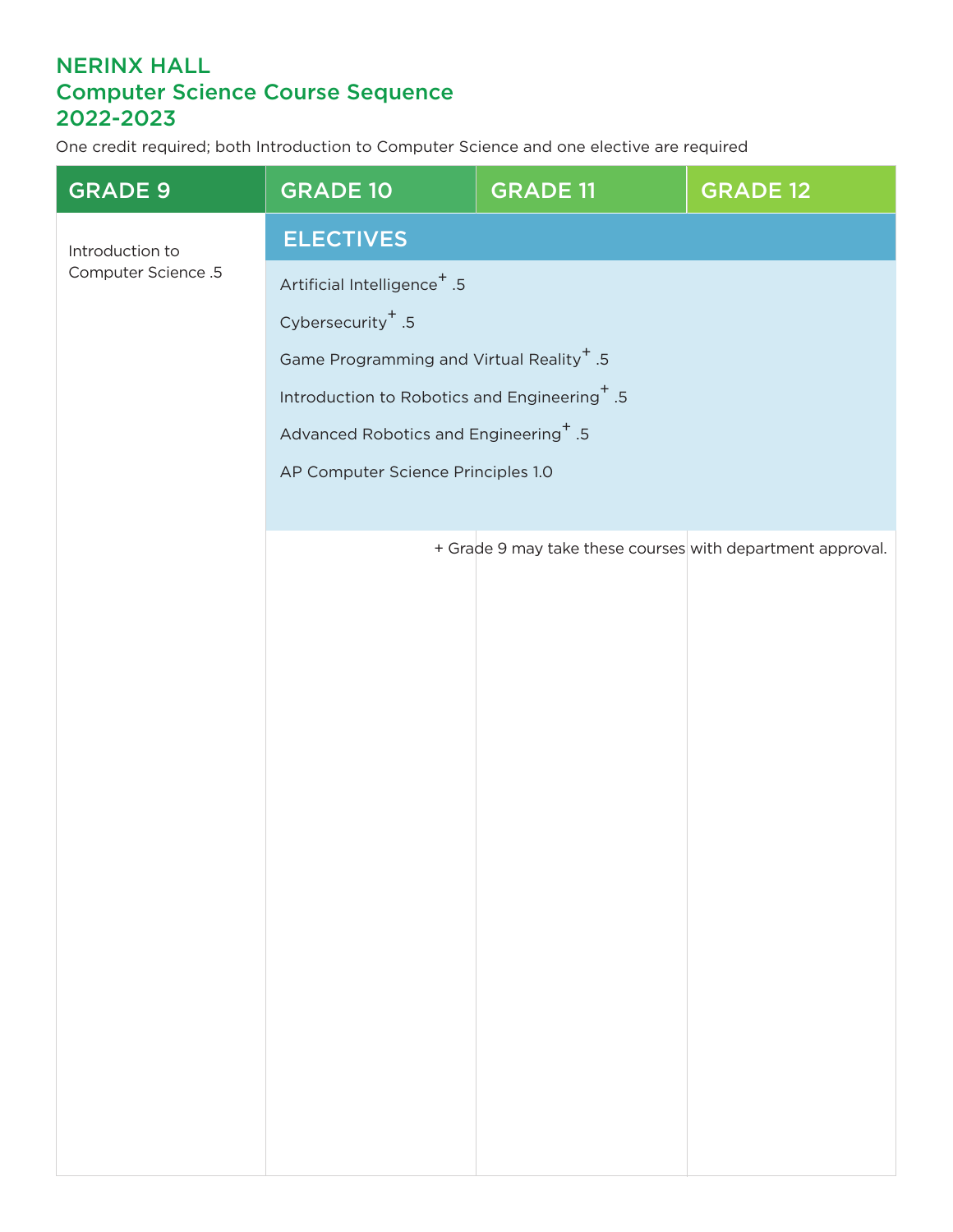### NERINX HALL English Course Sequence 2022-2023

Four credits required

| <b>GRADE 9</b>                                                                          | <b>GRADE 10</b>                       | <b>GRADE 11</b>                                                                                             | <b>GRADE 12</b>                                                                                                                                                                  |
|-----------------------------------------------------------------------------------------|---------------------------------------|-------------------------------------------------------------------------------------------------------------|----------------------------------------------------------------------------------------------------------------------------------------------------------------------------------|
| Intro to                                                                                | Sophomore English 1.0                 | US Literature 1.0                                                                                           | <b>ELECTIVES</b>                                                                                                                                                                 |
| Composition A.5<br>or<br>Intro to<br>Composition B.5<br>Intro to Literary<br>Studies .5 | or<br>Sophomore English<br>Honors 1.0 | or<br><b>US Literature</b><br>Honors* 1.0<br>or<br>Interdisciplinary<br><b>US Literature</b><br>Honors* 1.0 | Must choose one<br>credit total.<br>Make Your Mark:<br>Advanced Research,<br>Action, and<br>Presentation Honors .5<br>AP English Literature<br>Honors .5<br>College and Creative |
|                                                                                         |                                       |                                                                                                             | Writing .5<br>Film Studies:<br>Critical Viewing .5                                                                                                                               |
|                                                                                         |                                       |                                                                                                             | Introduction to<br><b>Gender Studies* .5</b>                                                                                                                                     |
|                                                                                         |                                       |                                                                                                             | Introduction to<br>Journalism .5                                                                                                                                                 |
|                                                                                         |                                       |                                                                                                             | Senior Writing<br>Honors*.5                                                                                                                                                      |
|                                                                                         |                                       |                                                                                                             | Social Justice and<br>Genre Fiction<br>Honors*.5                                                                                                                                 |
|                                                                                         |                                       |                                                                                                             | Women in Film<br>and Fiction .5                                                                                                                                                  |
|                                                                                         |                                       |                                                                                                             | Women in Film and<br>Fiction Honors* .5                                                                                                                                          |
|                                                                                         |                                       |                                                                                                             | World Mythology .5                                                                                                                                                               |
|                                                                                         |                                       |                                                                                                             |                                                                                                                                                                                  |
|                                                                                         |                                       |                                                                                                             |                                                                                                                                                                                  |
|                                                                                         |                                       |                                                                                                             |                                                                                                                                                                                  |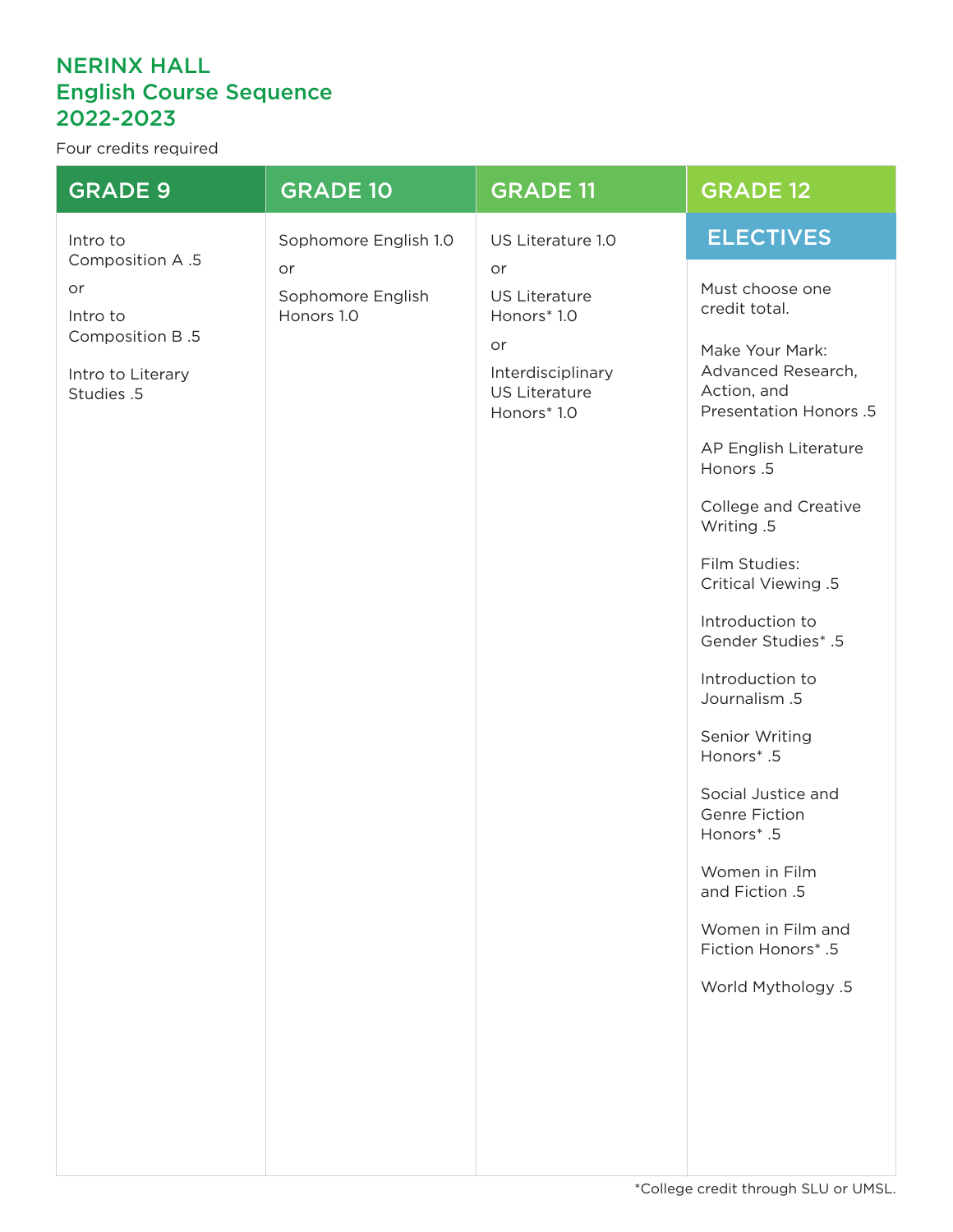# NERINX HALL Fine Arts Course Sequence 2022-2023

One credit required: .5 Freshman elective and .5 Humanities

| <b>GRADE 9</b>                                                                                                                                                                                                                                                                                                                                                                                                               | <b>GRADE 12</b>                                                | <b>ELECTIVES</b>                                                                                                                                                                                                                                                                                                                                                                                                                                                                                                                                                                                                                                                                                                                                                                                    |                                                                                                                                                                                                                                                                                                                                                                                                                                                                                                                                                                                                                                                                                                                                        |
|------------------------------------------------------------------------------------------------------------------------------------------------------------------------------------------------------------------------------------------------------------------------------------------------------------------------------------------------------------------------------------------------------------------------------|----------------------------------------------------------------|-----------------------------------------------------------------------------------------------------------------------------------------------------------------------------------------------------------------------------------------------------------------------------------------------------------------------------------------------------------------------------------------------------------------------------------------------------------------------------------------------------------------------------------------------------------------------------------------------------------------------------------------------------------------------------------------------------------------------------------------------------------------------------------------------------|----------------------------------------------------------------------------------------------------------------------------------------------------------------------------------------------------------------------------------------------------------------------------------------------------------------------------------------------------------------------------------------------------------------------------------------------------------------------------------------------------------------------------------------------------------------------------------------------------------------------------------------------------------------------------------------------------------------------------------------|
| Art Fundamentals .5<br>Introduction to<br>Music Technology<br>& Creativity .5<br>Introduction to<br>Theatre .5<br>Introduction to Dance .5<br>Introduction to<br>Technical Theatre .5<br>Choir 1.0<br>Orchestra 1.0<br>Wind Ensemble 1.0<br>Note: With special<br>permission, Freshmen may<br>test into higher level music<br>performance classes,<br>replacing the freshman<br>requirement with the<br>higher-level course. | Humanities .5<br>Humanities Honors* .5<br>Humanities Summer .5 | Grades 9-12<br><b>ART</b><br>Drawing I* .5<br><b>Basic Design .5</b><br>Ceramics .5<br>Painting .5<br>Digital Art Studio .5<br><b>Summer</b><br>Oil Painting   & II .25<br>Wheel Throwing I & II .25<br>Drawing at the Zoo .25<br><b>DANCE</b><br>Dance I.5<br>Dance II .5<br>Dance III/IV .5<br><b>MUSIC</b><br>Wind Ensemble 1.0<br>Honors Wind<br>Ensemble 1.0<br>Orchestra 1.0<br>Honors Orchestra 1.0<br>Basic Piano/<br>Keyboard Skills .5<br>Introduction to Music<br>Composition .5<br>Introduction to Music<br>5. Technology & Creativity<br><b>THEATRE</b><br>Design/Build .5<br><b>Grades 10-12</b><br><b>ART</b><br>Advanced Drawing* .5<br><b>Advanced Ceramics:</b><br>Wheel Throwing .5<br><b>Advanced Ceramics:</b><br>Sculpture .5<br>Introduction to the Art<br>of Photography .5 | Photo II: Digital<br>Photography .5<br>Introduction to<br>Fiber Arts .5<br>Fiber Arts II .5<br>Painting II .5<br><b>MUSIC</b><br>Choir 1.0<br>Honors Choir 1.0<br>Introduction to<br>Music Theory .5<br>Topics in Popular<br>Music .25<br><b>THEATRE</b><br>Acting I.5<br>Acting II .5<br>Musical Theatre .5<br><b>Grades 11-12</b><br><b>ART</b><br><b>Applied Arts Practicum</b><br>.25<br>AP Honors Drawing 1.0<br>AP Studio Art: 2-D<br>Design Honors 1.0<br>AP Studio Art: 3-D<br>Design Honors 1.0<br>Independent Portfolio 1.0<br><b>MUSIC</b><br>AP Music Theory<br>Honors 11-12 1.0<br><b>THEATRE</b><br>Acting III/IV .5<br><b>Grade 12</b><br>AP Art History Honors 1.0<br><b>Senior Drawing .5</b><br>Performance Class .5 |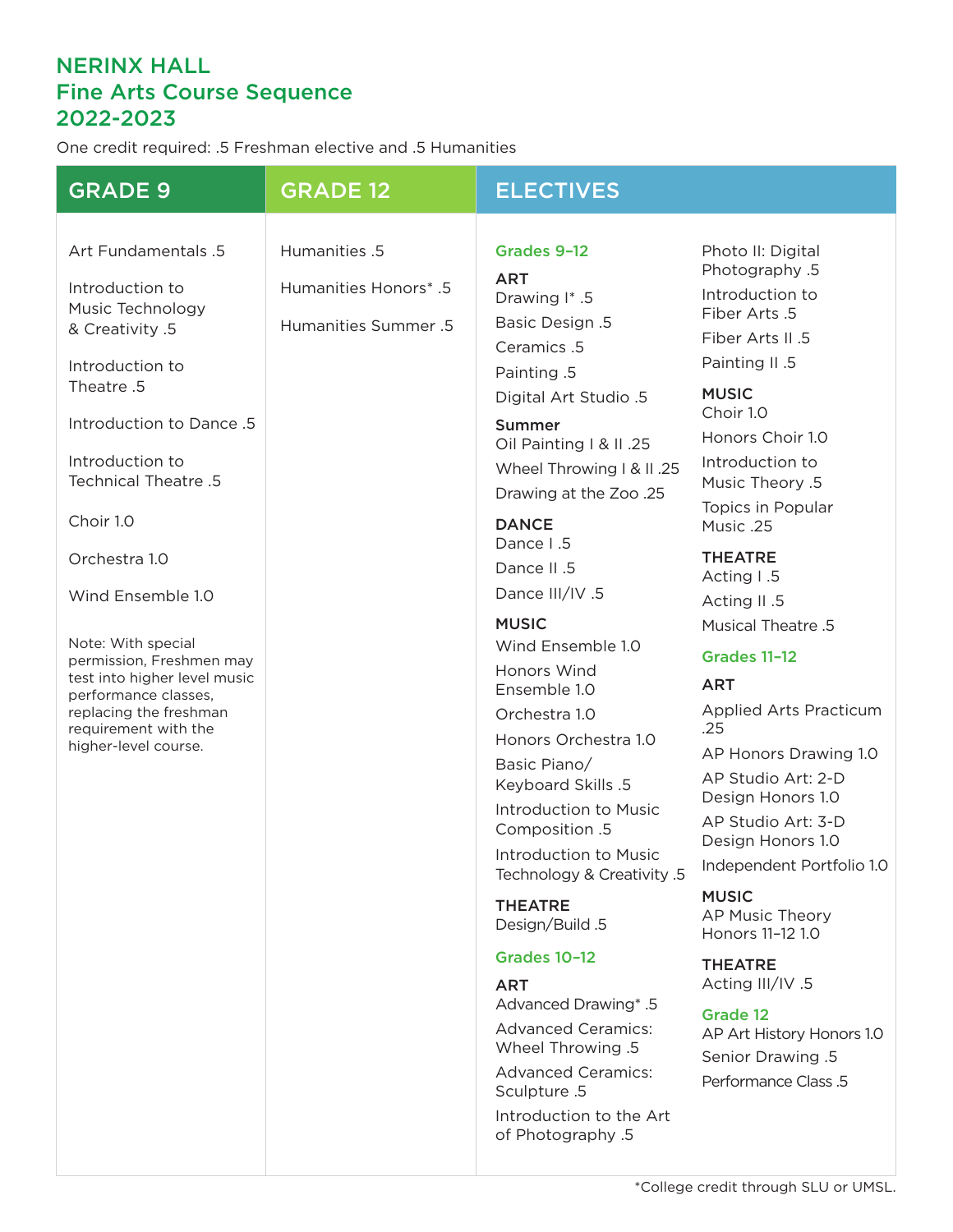## NERINX HALL Health and Physical Education Course Sequence 2022-2023

1.25 credits required

| <b>GRADE 9</b>    | <b>GRADE 10</b>                                                   | <b>GRADE 11</b> | <b>GRADE 12</b> |
|-------------------|-------------------------------------------------------------------|-----------------|-----------------|
| 9th Grade P.E. .5 | Health Education .5                                               |                 |                 |
|                   |                                                                   |                 |                 |
|                   | <b>ELECTIVES</b>                                                  |                 |                 |
|                   |                                                                   |                 |                 |
|                   | Choose one:                                                       |                 |                 |
|                   | Archery/Badminton .25                                             |                 |                 |
|                   | Competitive Sports and Games .25<br>Strength and Conditioning .25 |                 |                 |
|                   | <b>Bowling and Recreational Games .25</b>                         |                 |                 |
|                   |                                                                   |                 |                 |
|                   |                                                                   |                 |                 |
|                   |                                                                   |                 |                 |
|                   |                                                                   |                 |                 |
|                   |                                                                   |                 |                 |
|                   |                                                                   |                 |                 |
|                   |                                                                   |                 |                 |
|                   |                                                                   |                 |                 |
|                   |                                                                   |                 |                 |
|                   |                                                                   |                 |                 |
|                   |                                                                   |                 |                 |
|                   |                                                                   |                 |                 |
|                   |                                                                   |                 |                 |
|                   |                                                                   |                 |                 |
|                   |                                                                   |                 |                 |
|                   |                                                                   |                 |                 |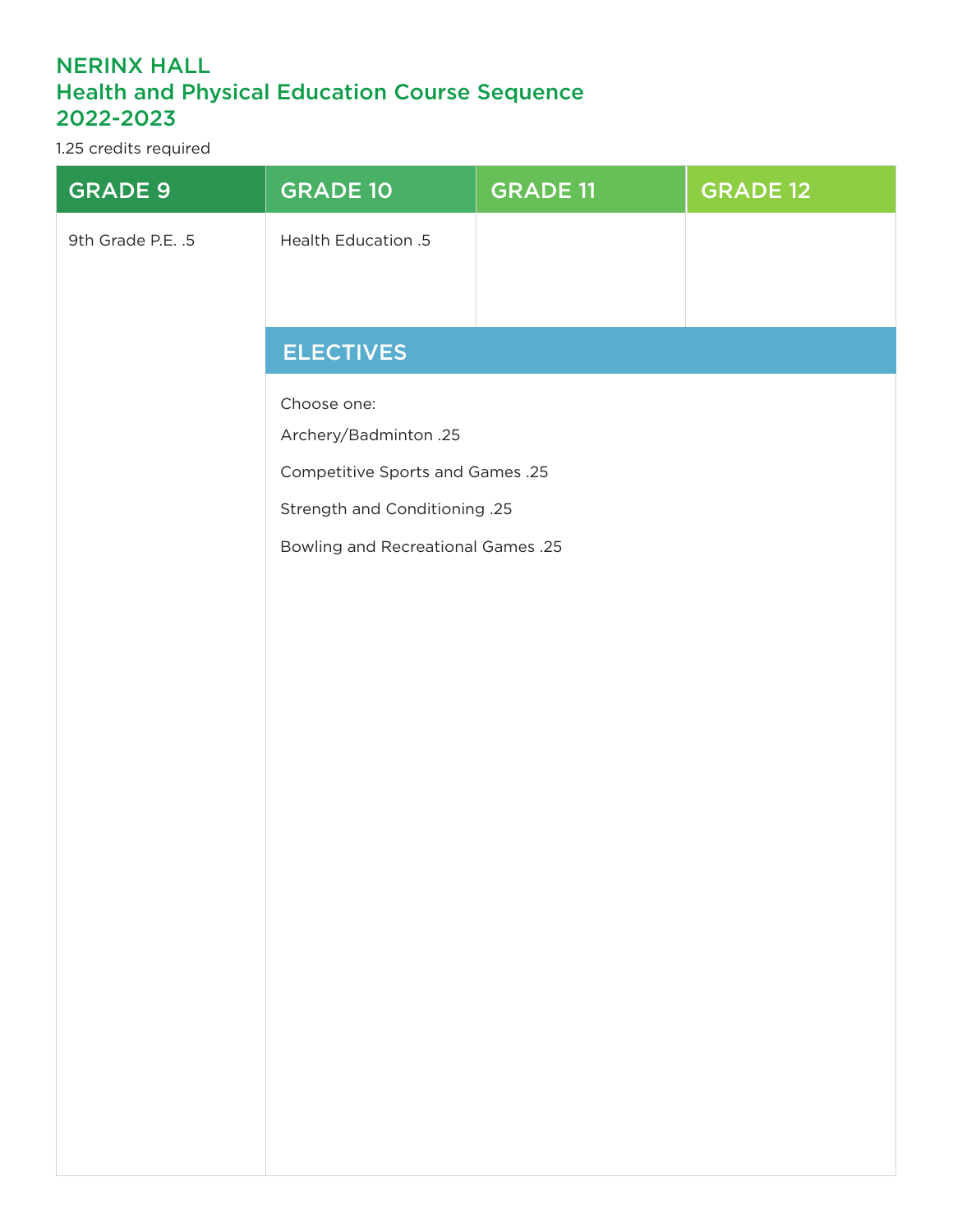## NERINX HALL Mathematics Course Sequence 2022-2023

Three credits required; four recommended

| <b>GRADE 9</b>                             | <b>GRADE 10</b> | <b>GRADE 11</b>                                          | <b>GRADE 12</b>                                            |
|--------------------------------------------|-----------------|----------------------------------------------------------|------------------------------------------------------------|
| Algebra $\mathsf{IB} \longrightarrow$      | Geometry B -    | Algebra II ->                                            | Trig & Advanced Math                                       |
| Algebra   A<br>- >                         | Geometry A - D  | Algebra II/Trig -                                        | Pre-College Algebra or<br>Pre-Calculus                     |
| Algebra I Honors -                         | Geometry Honors | Algebra II/Trig Honors ->> Advanced Pre-Calculus         | Honors*                                                    |
|                                            |                 | Pre-Calculus Honors                                      | $\rightarrow$ AP Calculus AB Honors<br>or Calculus Honors* |
| Algebra II/Trig Honors → Geometry Honors → |                 | Advanced Pre-Calculus - AP Calculus AB Honors<br>Honors* | or Calculus Honors*                                        |
|                                            |                 |                                                          |                                                            |
|                                            |                 |                                                          |                                                            |
|                                            |                 |                                                          | <b>ELECTIVES</b>                                           |
|                                            |                 |                                                          | AP Statistics Honors                                       |
|                                            |                 |                                                          | AP Calculus BC Honors                                      |
|                                            |                 |                                                          |                                                            |
|                                            |                 |                                                          |                                                            |
|                                            |                 |                                                          |                                                            |
|                                            |                 |                                                          |                                                            |
|                                            |                 |                                                          |                                                            |
|                                            |                 |                                                          |                                                            |
|                                            |                 |                                                          |                                                            |
|                                            |                 |                                                          |                                                            |
|                                            |                 |                                                          |                                                            |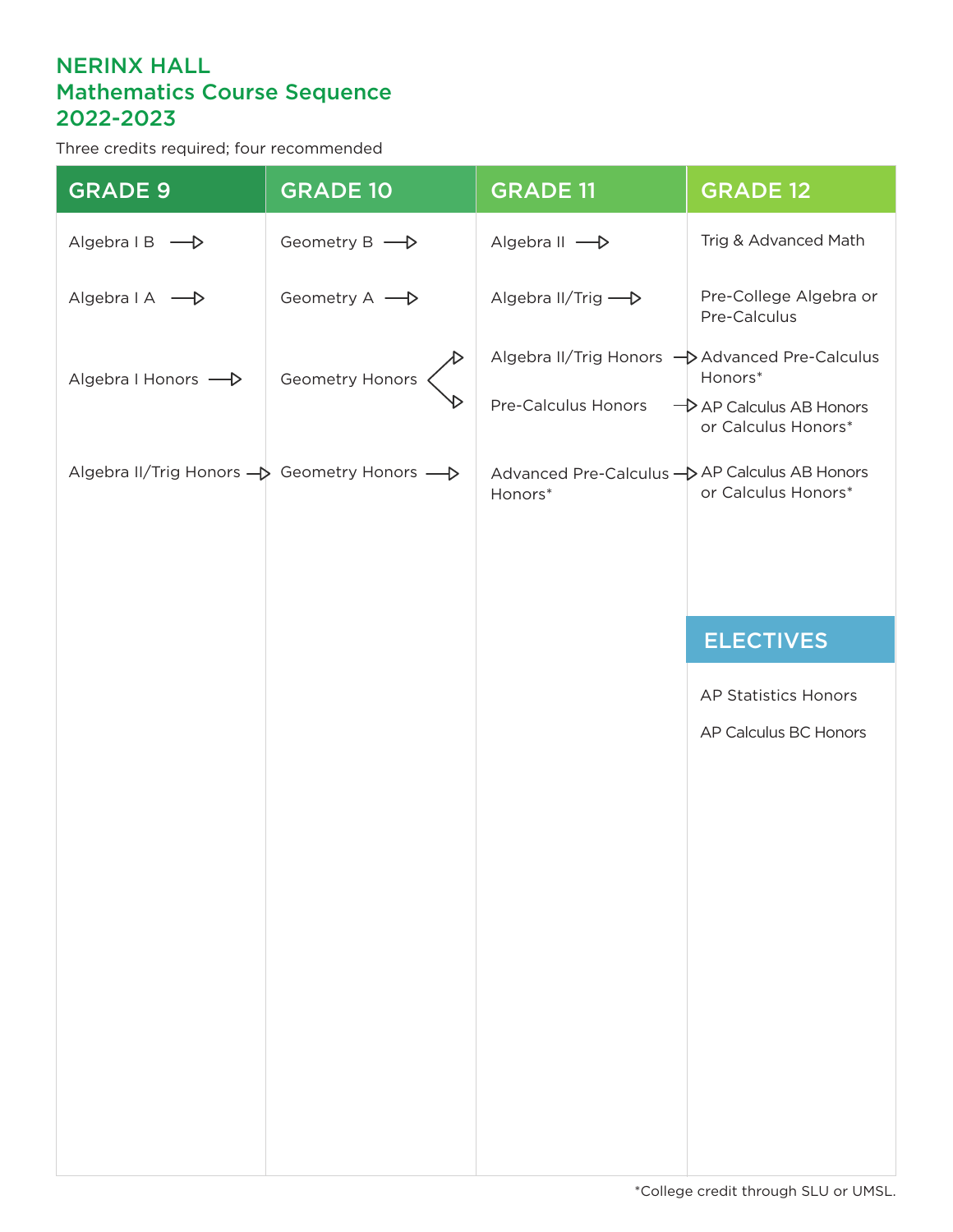## NERINX HALL Science Course Sequence 2022-2023

Three credits required; four recommended

| <b>GRADE 9</b>                                                                        | <b>GRADE 10</b>                     | <b>GRADE 11</b>                                                                                 | <b>GRADE 12</b>                                                                                                                                                            |
|---------------------------------------------------------------------------------------|-------------------------------------|-------------------------------------------------------------------------------------------------|----------------------------------------------------------------------------------------------------------------------------------------------------------------------------|
| 9th Grade Physics A<br>or<br>9th Grade Physics B<br>or<br>9th Grade Physics<br>Honors | Chemistry<br>or<br>Chemistry Honors | Biology<br>or<br><b>Biology Honors</b>                                                          |                                                                                                                                                                            |
|                                                                                       | <b>ELECTIVES</b>                    |                                                                                                 |                                                                                                                                                                            |
|                                                                                       | Astronomy .5                        |                                                                                                 |                                                                                                                                                                            |
|                                                                                       |                                     | Senior Physics 1.0<br>Intro to Forensics .5<br>Environmental Science 1.0<br>Costa Rica Trip .25 |                                                                                                                                                                            |
|                                                                                       |                                     |                                                                                                 | Anatomy and<br>Physiology Honors* 1.0<br>AP Biology Honors 1.0<br>AP Chemistry Honors 1.0<br>AP Physics Honors 1.0<br>Independent Study .5<br>ECO-ACT.5<br>Anthropology .5 |
|                                                                                       |                                     |                                                                                                 |                                                                                                                                                                            |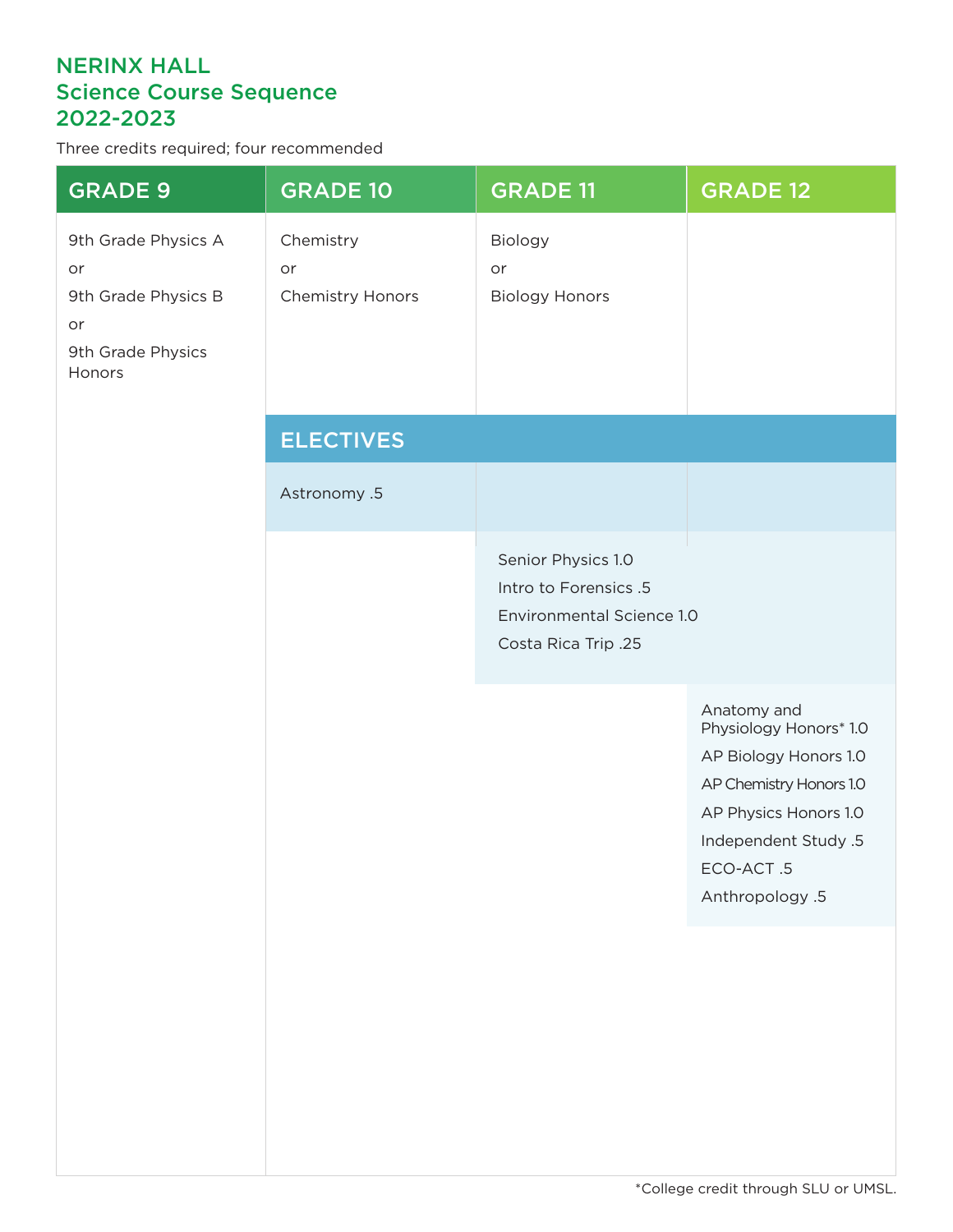#### NERINX HALL Social Studies Course Sequence 2022-2023

Three credits required; four recommended

| <b>GRADE 9</b>                                          | <b>GRADE 10</b>                                     | <b>GRADE 11</b>                                                                                                                                                                                                                                         | <b>GRADE 12</b>                                                                                             |  |  |
|---------------------------------------------------------|-----------------------------------------------------|---------------------------------------------------------------------------------------------------------------------------------------------------------------------------------------------------------------------------------------------------------|-------------------------------------------------------------------------------------------------------------|--|--|
| World Studies I .5<br>or<br>World Studies I<br>Honors.5 | World Studies II 1.0<br>or<br>AP World History 1.0  | US History 1.0<br>or<br>US History Honors* 1.0<br>or<br>Interdisciplinary<br>US History Honors* 1.0                                                                                                                                                     | American Politics and<br>the Constitution .5<br>or<br>American Politics and<br>the Constitution<br>Honors.5 |  |  |
|                                                         | <b>ELECTIVES</b>                                    |                                                                                                                                                                                                                                                         |                                                                                                             |  |  |
|                                                         | The Close-up Experience .25<br>Topics in History .5 |                                                                                                                                                                                                                                                         |                                                                                                             |  |  |
|                                                         |                                                     | <b>Black History .5</b><br><b>Black History Honors* .5</b><br>Eastern Cultures Honors .5<br>HERStory .5<br>History of the Civil War .5<br>Introduction to Psychology .5<br>Introduction to Sociology .5<br>Money and Power .5<br>The '60s and Beyond .5 |                                                                                                             |  |  |
|                                                         |                                                     |                                                                                                                                                                                                                                                         |                                                                                                             |  |  |
|                                                         |                                                     |                                                                                                                                                                                                                                                         |                                                                                                             |  |  |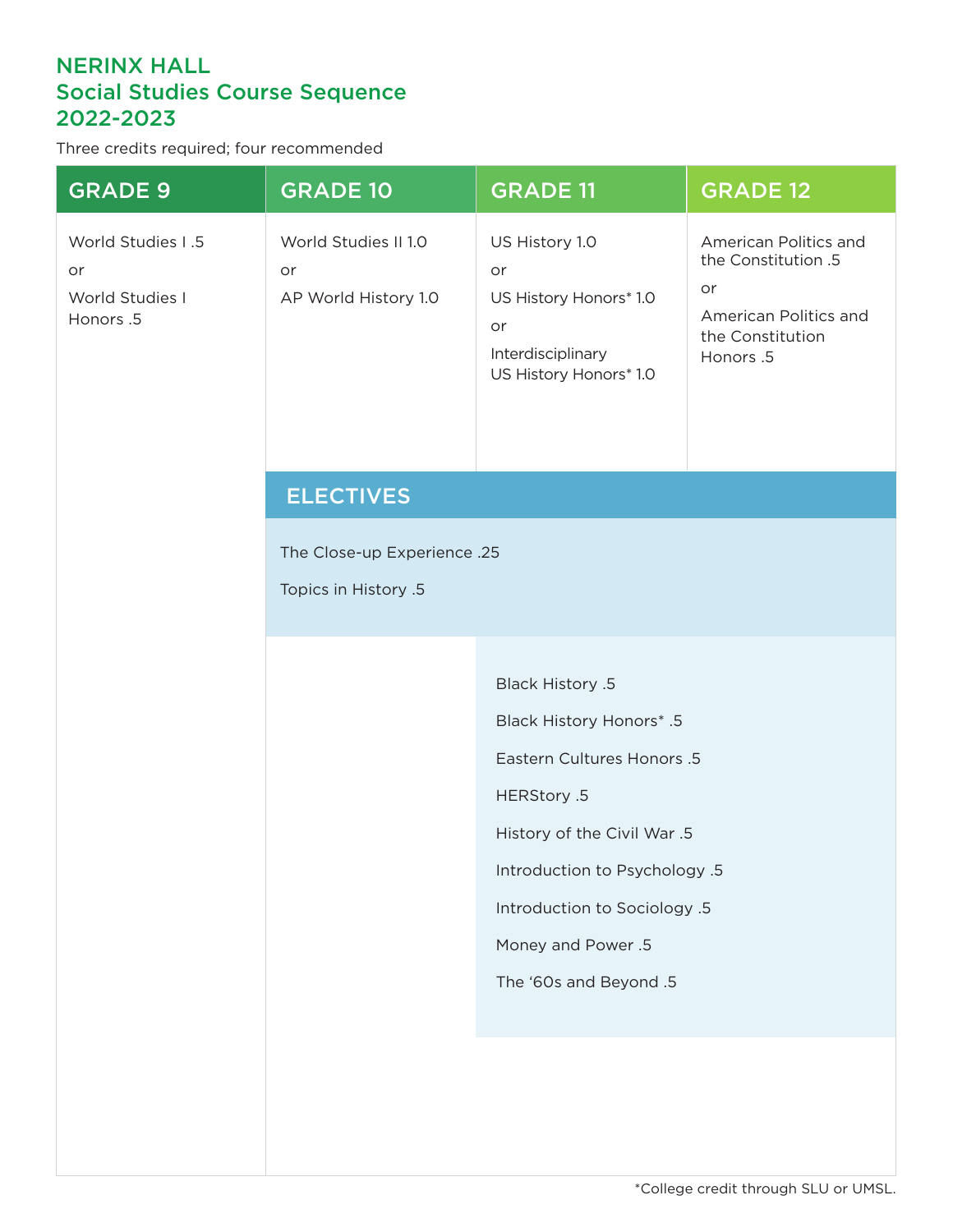# NERINX HALL Theology Course Sequence 2022-2023

Four credits required

| <b>GRADE 9</b>                | <b>GRADE 10</b>                        | <b>GRADE 11</b>                                                                            | <b>GRADE 12</b>                                                                                                                                      |
|-------------------------------|----------------------------------------|--------------------------------------------------------------------------------------------|------------------------------------------------------------------------------------------------------------------------------------------------------|
| Patterns of<br>Revelation 1.0 | Meeting Christ in Word<br>and Deed 1.0 | Foundations of<br>Christian Morality .5<br>Sacraments:<br>Encounters with Christ<br>$.5\,$ | Christian Life<br>Commitments .5                                                                                                                     |
|                               |                                        |                                                                                            | <b>ELECTIVES</b>                                                                                                                                     |
|                               |                                        |                                                                                            | Choose one. All<br>courses are .5 credits.<br>Death, Suffering,<br>and Healing<br>or<br>World Religions*<br>or<br>Theological<br>Foundations Honors* |
|                               |                                        |                                                                                            | or<br>Loretto in the World                                                                                                                           |
|                               |                                        |                                                                                            | or<br>Women in the Church                                                                                                                            |